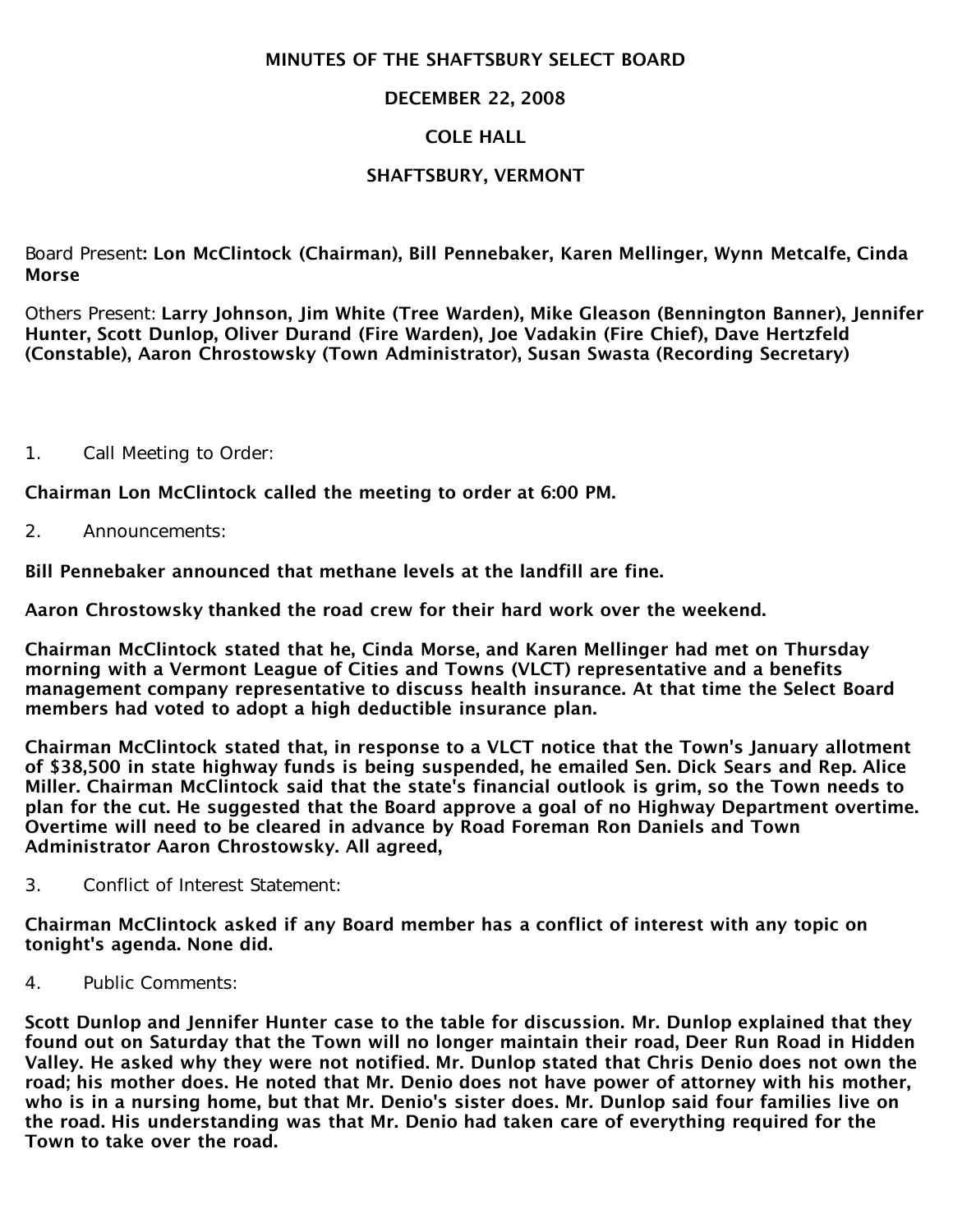Mr. Chrostowsky stated that Mr. Denio had been sent a letter informing him of the Town's decision to stop maintenance of the road, and that he has not heard from Mr. Denio. Mr. Dunlop said that Mr. Denio had not informed the residents. Jennifer Hunter asked why she did not receive a letter from the Town, given that shes pays taxes to the Town. She did not know that the road is private, and noted that the road sign does not say it is a private road. Mr. Chrostowsky said he had checked land records, and only two roads in Hidden Valley were accepted by the Town. Deer Run is not one of them.

Mr. Dunlop said they have not had any problems with the road. Wynn Metcalfe stated that Mr. Denio had been told he needed to upgrade it, and Mr. Dunlop replied that Mr. Denio did upgrade it. Mr. Metcalfe said that the work was never finished. Mr. Dunlop said Road Foreman Daniels had told him that Mr. Denio only had to dig out the drainage ditches. This was done, along with putting down gravel and putting in a culvert.

Chairman McClintock explained that there is a set process for the Town taking over a road. A proposal is made, the Road Foreman looks at the road and tells the owner what work is needed, the owner does the work, the Road Foreman approves it, and it goes back to the Select Board for acceptance. This process must be followed so that the Town can decide if it wants to add another road. Chairman McClintock said this process has not been followed for Deer Run Road.

Ms. Hudson stated that the road has been maintained by the Town for two years. Before that Mr. Denio maintained it. He told residents the Town would take it over. Mr. Dunlop said that they are looking for help with the road until the matter is taken care of. He said that Mr. Daniels had told him the road is good. Mr. Chrostowsky stated that Mr. Daniels had told him that the road is not up to par. Mr. Metcalfe reiterated that the Denios had never completed the required work.

Ms. Morse noted that these are all hearsay conversations that Select Board members did not take part in. She suggested that Mr. Daniels, Mr. Chrostowsky, Mr. Denio, Chairman McClintock, and Deer Run Road residents meet to figure out a reasonable solution. In the meantime, the Town could plow the road this winter. Mr. Metcalfe agreed they should plow this winter, and tell Mr. Denio it must be fixed in the spring. Others agreed.

Mr. Metcalfe made motion to maintain the privately owned Deer Run Road until spring. Ms. Mellinger seconded.

Ms. Mellinger stated that this will be done with the understanding that they meet with Mr. Denio before January 15. Mr. Pennebaker asked if the Town will have liability in maintaining the road. Chairman McClintock replied that it will, and asked Mr. Chrostowsky to contact Dave Newell, the Town's insurance agent.

Motion to maintain Deer Run Road until spring carried 5-0-0.

- 5. Budget Work Session:
	- a. Tree Warden

Tree Warden Jim White came to the table. There was discussion of how the budget was handled in the past. Mr. White said he would like to prepare a tree inventory, and proposed doing this by being driven around by a road crew member who is familiar with Town roads and trees. He is asking for the same budget as last year. Ms. Morse said she thinks an inventory would be valuable, and could also help in planning tree planting. Mr. White stated that individuals might want to fund tree planting. Mr. Pennebaker noted that the present budget includes \$500 for planting trees. Chairman McClintock said that the Town is planting to widen the east end of Myers Road, which will require tree removal. He suggested that Mr. White have Mr. Daniels show him the area.

b. Animal Control: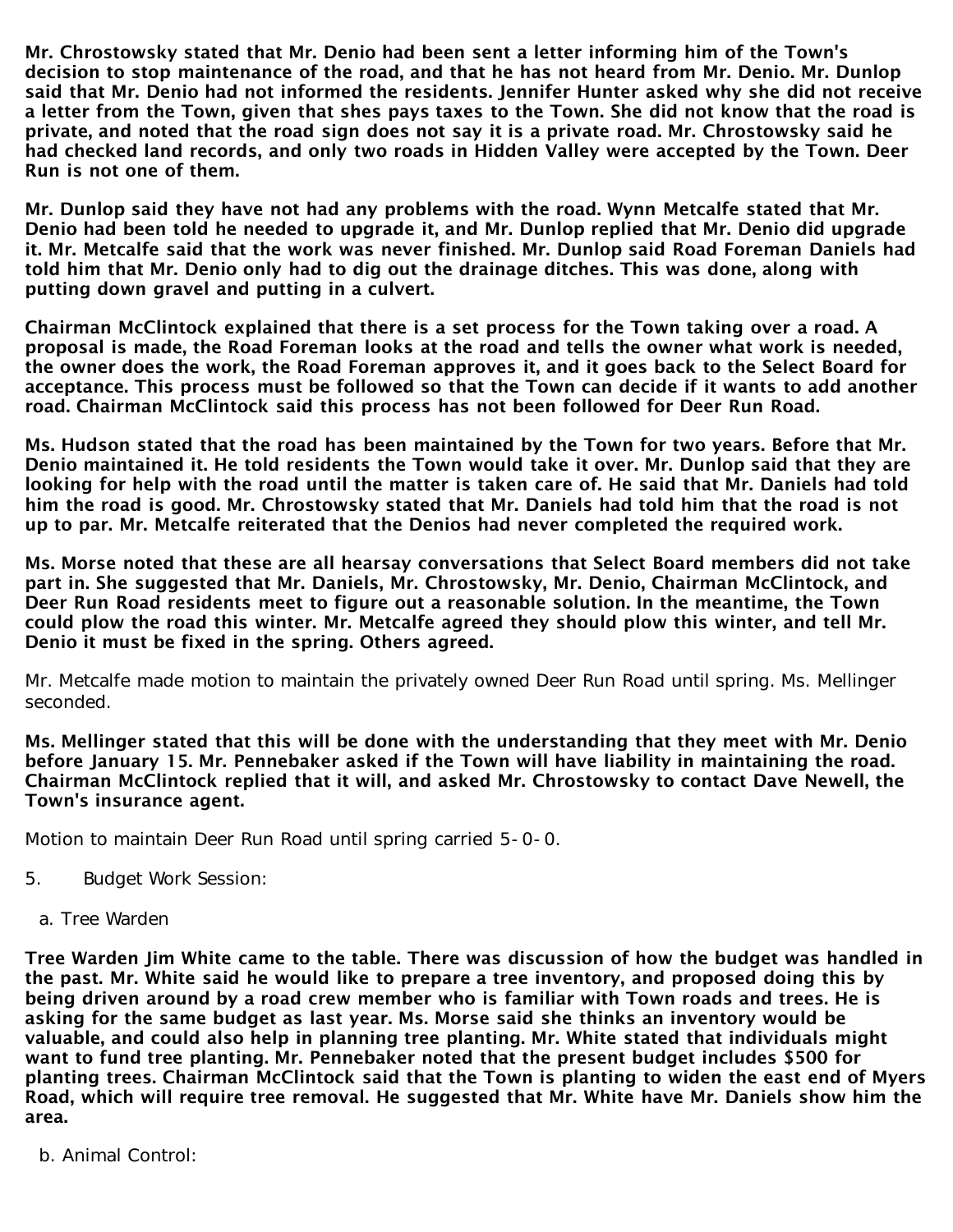Mr. Chrostowsky said that Animal Control Officer Traci Mulligan told him she wants the same budget amount as last year. She did not submit anything in writing. Ms. Morse said that he should ask her to submit something. Chairman McClintock stated that the animal Control budget should be put on next week's agenda.

Discussion of the emergency management and fire department budgets was postponed until later in the meeting because they had been scheduled for 7:00 PM.

e. Fire Warden

Fire Warden Oliver Durand came to the table for discussion. He suggested that the Board consider putting \$2000 in a sinking fund for replacement of a 1993 pickup truck with another used truck. He thought that a truck would cost around \$10,000. Board members agreed on the need for a truck. They thanked Mr. Durand for attending.

f. Law Enforcement

Mr. Chrostowsky stated that he spoke to a state police lieutenant about their contract with the Town, and that the rate of \$25.50 an hour will be the same. Coverage of ten hours a week will continue, for a budget total of \$13,000. Chairman McClintock asked if the constable stipend will be the same. Mr. Chrostowsky replied that the \$200 stipend will be continued.

The Board decided to move on to another agenda item until emergency management and fire department officers arrived for budget discussion.

9. Delinquent Tax Sale: (out of agenda sequence)

Chairman McClintock explained that Tax Collector Mert Snow had informed Town Clerk Judy Stratton last week that delinquent tax sale auctions were scheduled to take place, and that it is customary for the Town to make the first bid on properties. She did not feel she had authority to make a bid, and tried to contact Select Board members on this matter. She was only able to speak with Mr. Pennebaker. Ms. Stratton did end up submitting bids on the properties in the amount of taxes owed. All but two of the properties were redeemed by owners, but one property sold to the Town.

Chairman McClintock stated that he then contacted Mr. Snow's attorney and informed him that the Select Board had not authorized a bid on the property, so there was no authority for the Town to buy it. The sale was voided, but a \$157 advertising fee was incurred. This fee will be added to the tax bill on the property. Chairman McClintock said that Mr. Snow told him it is good practice for the Town to bid on properties because it puts pressure on taxpayers to pay up. Chairman McClintock said that he told Mr. Snow that next time the Select Board will vote on the process and on who has authority to place a bid. They will come up with a property list to look at before deciding.

- 5. Budget Work Session: (cont'd.)
	- d. fire department

Fire Chief Joe Vadakin came to the table. Chairman McClintock asked him what had happened with the pump repair that had been estimated at \$10,000. Chief Vadakin replied that the pump has been repaired but that he has not yet received the bill.

Chief Vadakin stated that he has level funded the Fire Department budget, and it is the same amount as last year, before cuts. There was discussion of costs of needed pieces of equipment, including hose, foam, carbon monoxide meters, and air bottles. Eight hundred feet of four-inch hose was donated to the department, so they have enough of that size. Extrication tools will be repaired for free, but inspection of the tools costs \$700, for a total of \$1400 per year.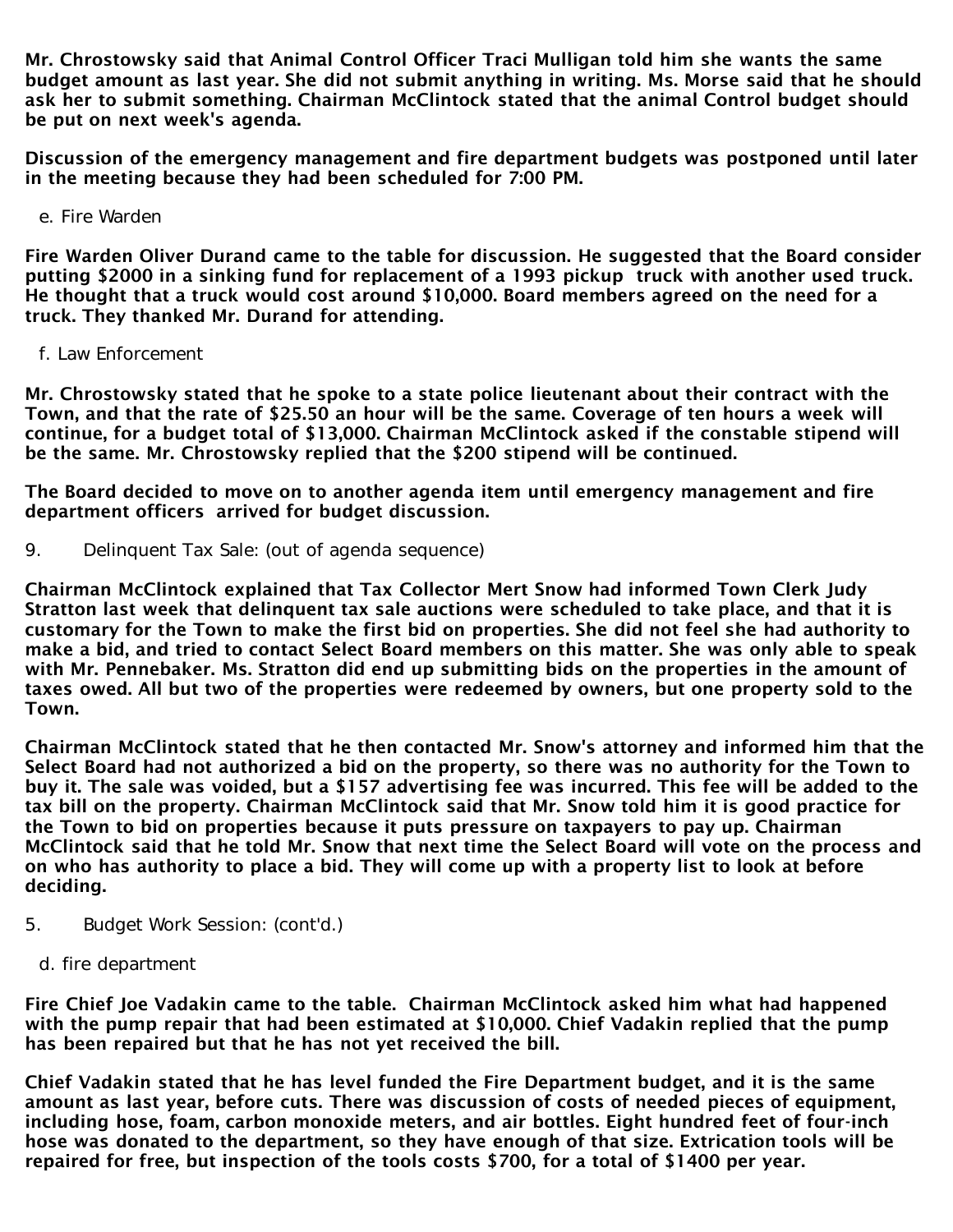Chairman McClintock asked Chief Vadakin what he would buy out of an \$18,000 Equipment Fund. He replied that if he had the money he would buy more extrication gear, which includes lightweight coats and pants. There was discussion of how much bunker gear for fighting fires is owned by the department, and Chief Vadakin stated that his coat is ruined and that guys have always lacked gear. Chairman McClintock said that they need to keep firemen safe, so the Board needs to know what is no longer safe and how much replacements will cost. They also need to know what the priorities for the Equipment Fund are. Chief Vadakin replied that priorities are bunker equipment, hose, and the pump. He will inventory bunker gear and get back to them.

There was discussion of the Fire Department fuel budget. Chief Vadakin noted that his fuel budget had been cut last year without notification, and that his budgeted amount had been appropriate. Chairman McClintock stated that this year all department heads will be invited back for final budget approval.

Mr. Metcalfe asked what effect the new plowing policy will have on fire trucks getting to late night fires. Chief Vadakin replied that they have automatic chains, but that these are for emergency use only, so it could be hazardous getting to houses. Mr. Metcalfe noted that the roads had been awful last night, and that he had had trouble on them. He had noticed fire vehicles out responding to a call. Ms. Mellinger suggested that the policy of no Highway Department overtime might mean that crew members would go home on nice days and plow between 10:00 PM and 3:00 AM in storms.

There was discussion of the plowing policy. Chairman McClintock thought it is necessary to retain the policy in order to have no overtime. Other Board members felt that it does not matter when plowing is done, and that a policy of no overtime can still be achieved with night plowing.

Mr. Metcalfe made motion to rescind the previous policy of no snow plowing between 10:00 PM and 3:00 AM. Ms. Mellinger seconded.

Ms. Mellinger said that her approval of ending the plowing practice is based on the policy of no Highway Department overtime. Chairman McClintock pointed out that the policy does not forbid plowing during those hours, but makes it subject to the Road Foreman's discretion.

Motion to rescind the plowing policy carried 4-1-0. ( Chairman McClintock opposed.)

Ms. Morse asked Chief Vadakin to plan to come back to the Board to inform them of his highest budget priorities. They thanked him for attending.

f. law enforcement (cont'd.)

Constable Dave Hertzfeld came to the table. He stated that last year the constable budget had been \$200. Mr. Hertzfeld said that the two constables had had to turn down some calls because of budget problems. Chairman McClintock asked what kind of calls had been turned down, and Mr. Hertzfeld replied that they were illegal burning calls. He asked if the fire warden should be dealing with those calls, and noted that sometimes burn permits are given under bad conditions for burning.

Mr. Hertfield stated that constables will have to be certified by 2010, and that the police would like them to do more because police are understaffed. There was discussion of the procedure and costs of certification. Chairman McClintock said that he will gather more information on the law enforcement issue.

6. Town Administrator Recruitment:

Chairman McClintock asked for Board comments on the Town Administrator job description. Ms. Morse stated that they had decided at the last meeting that they need to decide what they want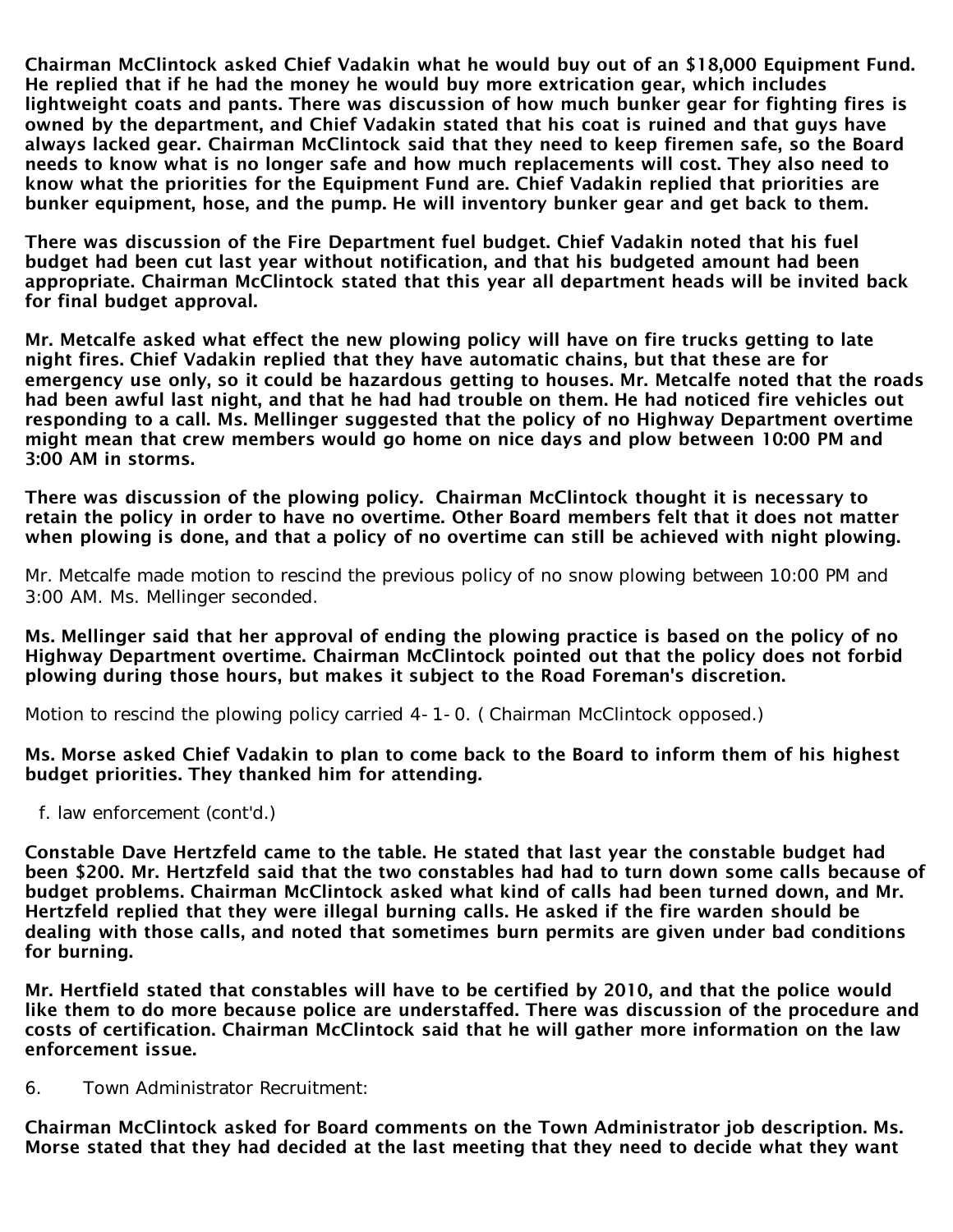before finalizing a job description. Chairman McClintock then polled Board members as to what the position should include. Mr. Metcalfe stated that it should be a forty-hour-per-week position with benefits, and there should also be an eight-hour-per-week bookkeeper. He thinks the job requires grant writing skills.

Ms. Mellinger said she does not think they can afford a bookkeeper. She agrees with the hours and grant skills, and added leadership, managerial, communication, writing, clerical, computer and spreadsheet skills. Ms. Morse agreed with the skill set and said she supports a bookkeeper position, and that it's critical to control day to day details. Mr. Pennebaker agreed with previous comments, including support of a bookkeeper, and added that keeping up with forms and daily details in a complex environment is necessary.

Chairman McClintock agreed with listed skills, supported a bookkeeper, and added that the town administrator needs to run the show and requires management skills. The administrator implements Board policies. He stated that it sounds like they are pretty much in agreement on position requirements. There was discussion of how to advertise the position. Ms. Morse will prepare the final job description. Board members should email any edits to her by Saturday.

7. Cuts in Highway State Aid:

This issue had been discussed at the beginning of the meeting.

8. Health Insurance:

## The Board decided to postpone discussion of insurance until the next meeting.

9. Delinquent Tax Sale:

## This agenda item was handled earlier in the meeting.

10. Other Business:

Review and Approve Meeting Minutes:

## December 1, 2008 Select Board minutes

Ms. Morse made motion to approve December 1, 2008 minutes. Mr. Metcalfe seconded.

#### The following corrections to the December 1 minutes were requested:

#### *On page 2, under item 6 (Gravel Pit Re-Use Study), in third paragraph, third sentence is changed to:*

 Chairman McClintock stated that permit conditions will now be attached to land deeds as required by statute and as part of the zoning administrator's job description.

#### *On page 3, under item 7 (Ancient Roads Update), in first sentence* "Peggy Price" *is changed to* "Peggi Price."

Motion to approve the December 1, 2008 minutes as amended carried 5-0-0.

## December 8, 2008 Select Board minutes

Ms. Morse made motion to approve December 8, 2008 minutes. Ms. Mellinger seconded. Motion carried  $5 - 0 - 0$ .

## December 15, 2008 Select Board minutes